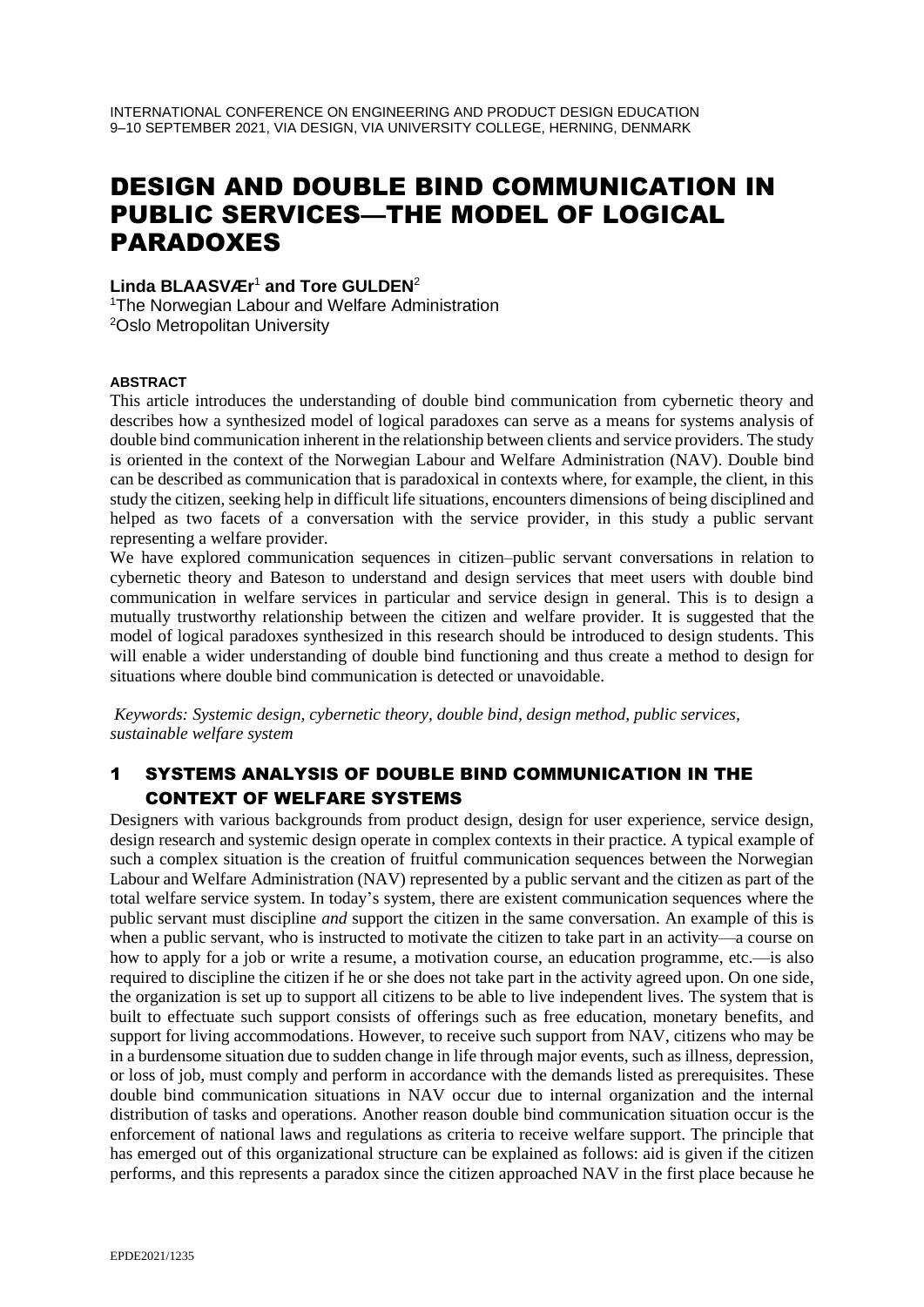or she could not perform. Paradoxes, such as the one described, referred to as double bind in systems theory [1], øllø m0, are not unusual in the public services sector. Interestingly, most designers that work to handle such complex situations lack knowledge about double bind communication situations and thus miss out on the disclosure and ability to handle them.

### **1.1 Double bind**

Double bind is a term coined by Gregory Bateson [2] and is briefly described by his daughter Mary Catherine Bateson as *"a communication function that conveys contradicting messages at different logical levels"* [1]. She further elaborated on the double bind as *"an abstract pattern of relationships that might show up in particular exchanges, but these always depended on the broader context."* She then refers to her father's example of such a situation, which he described on the basis of an observation of *"a young man who had been in hospital and was somewhat recovered from an acute schizophrenic episode when he was visited by his mother."* Gregory's account of the event: *"He was glad to see her and impulsively put his arm around her shoulders, whereupon she stiffened. He withdrew his arm, and she asked, 'Don't you love me anymore?' He then blushed, and she said, 'Dear, you must not be so easily embarrassed and afraid of your feelings.'"* [1]. In this sequence, the young man seeks to communicate his affection for his mother, which is rejected. His subsequent need for confirmation of his mothers' love for him is punished and serves as a supplementary rejection. The failure of his mother to communicate her love for him is laid on him. As M.C. Bateson stated, *"The double bind is created in interaction between two or more parties or entities (I am deliberately avoiding saying 'persons' here, which is the usual phrasing – really we are dealing with parts of some larger whole) in a significant non-transient relationship that continues over an extended period, with the same pattern repeated again and again. In this pattern there is a contradiction between messages at different logical levels: a primary injunction and a second injunction at another level affecting the interpretation of the first. There is some real emotional danger or threat in this situation, no possibility of withdrawing from it, and no possibility of naming the problem"*[1]. Double bind is not a countable measure; however, it describes a phenomenon destructive to communication and functioning. Hence, a service that represents double bind functioning may be destructive and work counter to the goal with the service [3] and, by extension, the policy intended. Double bind may not be possible to prevent, but we can be aware of the phenomenon when designing welfare services.

#### **1.2 Double bind situations in welfare services**

Citizens and public servants behave and adjust in accordance with the systems that enable encounters between them. Both ends of the communication know that one must behave in a specific way to achieve desired outcomes. Citizens adjust to monetary and social support systems that shape their behaviour. The public servant, being on the other side, behaves in line with the power structures, hierarchy, administrational system, execution of laws and regulations and so forth. The intention of a welfare system is to arrange for the citizens to receive various types of benefits or support during a troublesome period. However, the communication systems may work to the disadvantage of both citizens and welfare systems because the relationship represents different perspectives and goals. Accordingly, the nature of the relationships may hinder the welfare provider and the functioning of the programme itself when the communication function hinders or demotivates the initiative from benefiting the citizen who is in need of support. Double bind or double communication occurs in various systems, as for example M.C. Bateson pointed out: *"Living in an individualistic Western society, we are double bound by being told we are free and by being subject to a large number of social controls that make us unfree, we are unwilling to analyse the contradiction between our purposes and our survival (as individuals or as a species) or the contradiction between being organisms that necessarily must die and being convinced of the need to stay alive"*[1]. Thus, the understanding of being free for a child within a family structure may represent such double bind messages: You are free but also controlled by the same parents that say you are free. In educational systems, pupils and students are encouraged and evaluated by the same system and in design education, particularly educators who typically make demands of students using messages such as *"You must be free, you must make your own choices."* As Bateson points out, *"There is a contradiction: If you must be free, then you are not free"* [1]. Based on the latter example of a paradox in logic, we developed a model that describes double bind communication between citizens and welfare providers as a process of developing a design method that stimulates awareness and understanding at different levels of complexity for the designer.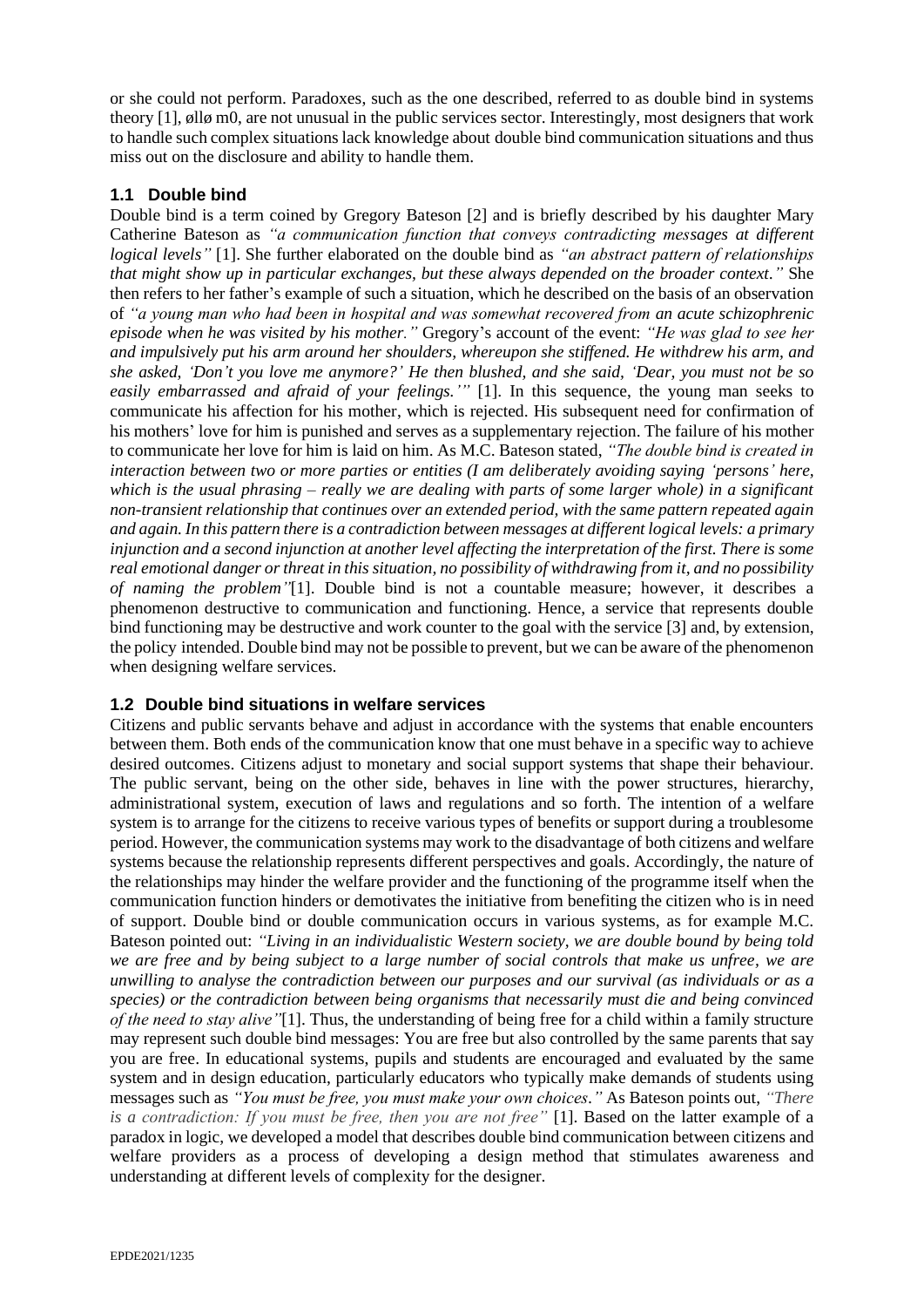

*Figure 1. Example of double bind communication in the context of welfare service systems*

The intention with the examples in the boxes that illustrate contradiction in messages typical of NAV and the welfare system context is to exemplify and contextualize double bind communication for design students that want to learn about public services and designers in organizations such as NAV. To prepare design students to work within such complex situations as described, systemic design education has emerged.

## 2 UNDERSTANDING COMMUNICATION SYSTEMS IN SYSTEMIC DESIGN

Systemic design is a combination of design practice and systems theory. Systems represent exceedingly complex networks of relations in eco-systems, environments, society, organizations, services, and social systems, including circumstances i.e., and cannot be approached with standard design or engineering methods [4]. The systemic design methods that enable designers to explore systems, environments, societies, organizations and public services are, therefore, linked to complexity and systems theory. Systemic design thus serves as a methodology for design in such complexity. By systemic design practice and research, the method of GIGA mapping has emerged. GIGA mapping is a method that designers use in cooperation with stakeholders, clients and users i.e., to create an overview of situations that make the origin for future designs by visualization. GIGA maps thus often serve as a platform to visualize all systems within the imagined scope of a project. Visualizations of main systems connected systems, their functioning, relations and the structure the systems depend on and represent thus make up a total picture of the complexity of the situation at hand. The GIGA map functions thus as a holistic approach by visualizing the whole *report*, which in turn invites all participants to see all *pages* of the report simultaneously and thus work, synthesize, connect, react and add i.e., to the content of the work. Visualizing all the empirical data into one or more GIGA maps does not, however, ensure quality. The designer must have methods to analyse the complexity of the data to reach new solutions by design. Knowledge about systems theory marks the origin for such analysis in systemic design that can inform the design team about the existing systems at hand, what structure they depend on and the organization of these self-producing qualities, systems functioning and related networks of relations, reinforcing and balancing feedback loops and strong or weak connections i.e. In systemic design, hindrances or so-called problems caused by, for example, programme errors or user experience design that stimulate misunderstanding receive little attention since they solely represent structural dimensions and thus have a minimal potential for systemic change. The emphasis in systemic design lies within system functioning, system malfunctioning, connected systems or missing connected systems. For example: *"Missing feedback is one of the most common causes of system malfunction. Adding or restoring information can be a powerful intervention, usually much easier and cheaper than rebuilding physical infrastructure. ... That's a perverse feedback, a positive loop that leads to collapse"* [5]. Accordingly, we have directed our research to produce insight about communication and double bind communication in complex systems in particular, the discussion about how these dimensions can lead to the emergence of a discursive design method that stimulates design students and designers to seek understanding rather than imitate problem solving, and a discussion about facets of double bind in service design.

#### **2.1 Designing communication systems with awareness of double bind functioning**

Bateson stated: "It is rather generally believed that 'causes' or 'reasons' for alcoholism are to be looked for in the sober life of the alcoholic" [2]. By this formulation, he suggested that we all seem to research what others do and within the same logic. This way of thinking, which involves exploring the other end of a situation, is what is referred to as "negative explanation" or cybernetic analysis [2]. To develop a method that stimulates designers to research another logic and stimulates discussions about logic in systems themselves, we used negative explanation as a process. By combining the negative explanation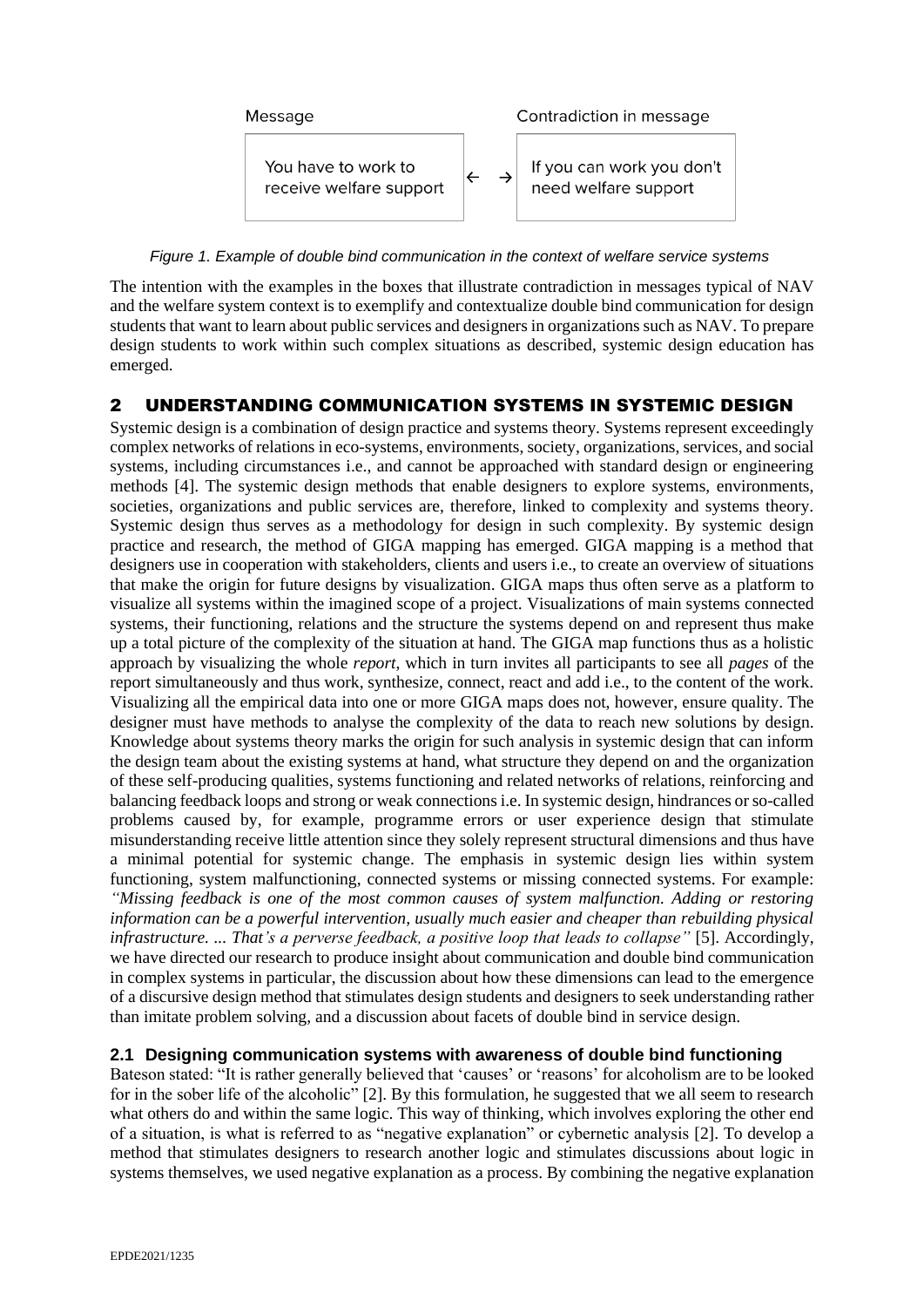of being or feeling free, which originates in Bateson's example of double bind and freedom and double bind communication, we synthesized a method for design discussions and exploration. Free can be analysed within the range of free to not free. That is, we suggest that designers seek understanding about free by examining what is not free. The different levels of communication that are represented in a public organization, company i.e., may represent different logics between these two ends.



The same pattern repeated recursively

## *THE MODEL OF THE LOGIC PARADOXES*

*Figure 2. The model enables designers to identify similar logical paradoxes in the contexts they practice and to formulate the specifics of such contradiction in messages in the project*

## **2.2 User-orientation and systemic insight**

Service designers working with user-oriented processes typically emphasize user satisfaction to provide good user experiences between the service user and the service provider and the value exchange between them. However, the immediate gratification of such experiences does not necessarily equal quality in service functioning over time. Hence, service design could benefit from processes that stimulate thinking about the experience of the citizen as a whole by, for example, exploring experience in relation to time. As an example, a tobacco-free city does not offer citizens immediate gratification, but it does when welfare is considered in the long run or as part of a whole.

Hence, service design methodology neglects a holistic perspective by the user-orientation, emphasizing the immediate experiences as a central method of services. That is, the methods lack thinking about forms of communication systems, overlapping dependent systems and thus the need for system insight and knowledge about the system characteristics, functioning and malfunctioning.

#### **2.3 About the method, the logical paradoxes**

The research describes various situations and kinds of functioning of double bind within NAV, involving phenomena and tensions in encounters between citizens and a welfare system and the functioning of double bind between systems in general. We have witnessed a need for a flexible and in-depth understanding of the system dynamics concept combined with the observing concepts from cybernetics to work for open-minded thinking processes for design students. As designers are increasingly involved in designing services for the public sector, a field of complexity, uncertainty and unknown unknowns, designers are expected to handle such uncertainty. Through this article, we seek to explore pedagogical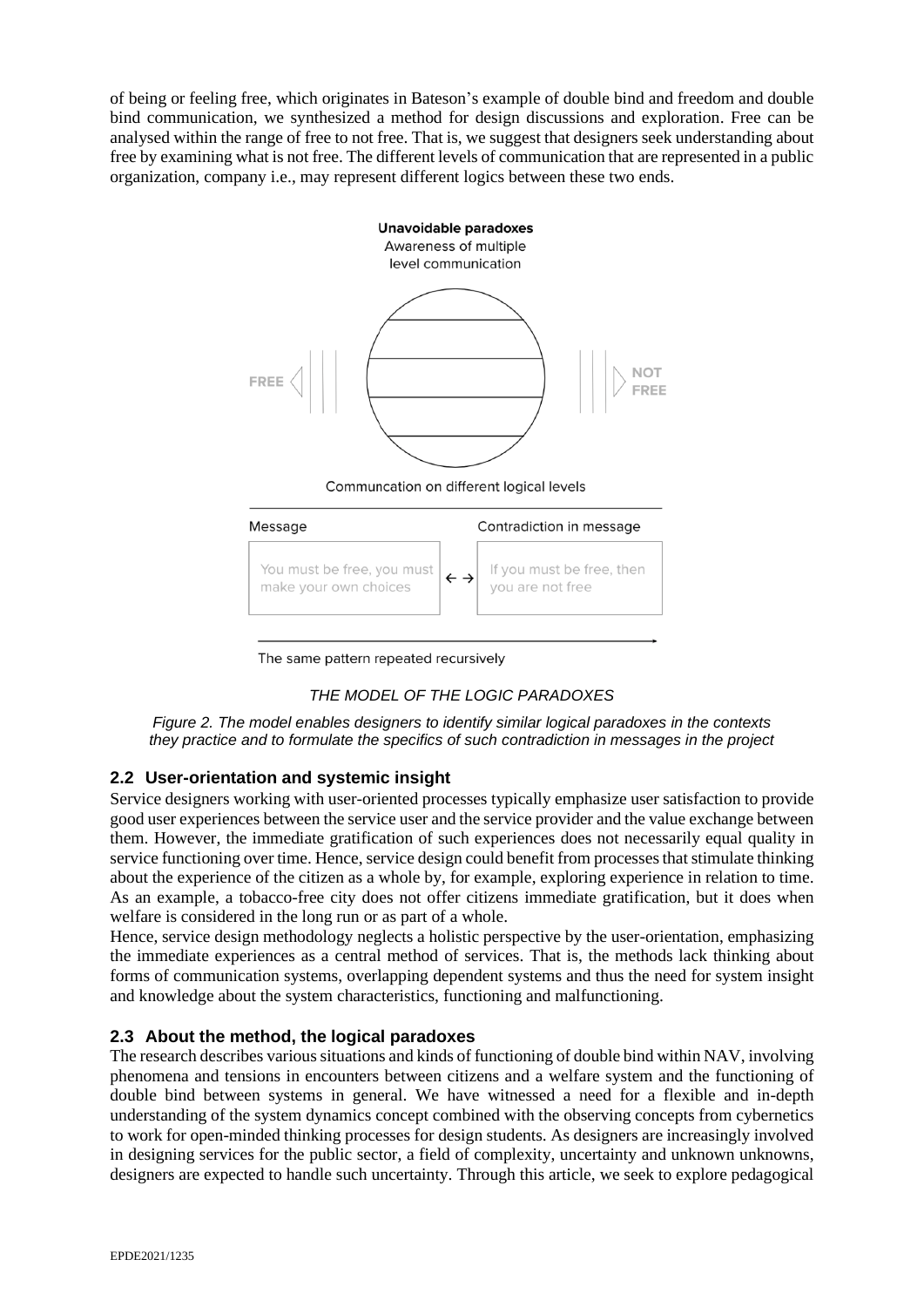methods to understand the systemic character of systems, which often have invisible elements, however concretely such elements, such as a communication system, can define the functioning of the system.

### **2.4 What did we do?**

We used theory from cybernetic and system dynamics, the concept of double bind and Meadows 12 leverage points [5], to form the model of the logical paradoxes. The negative explanations that describe a phenomenon and the other end of a phenomenon (free–not free) represent the level of contradiction in a message/communication. To discuss the different levels of logic involved in creating paradoxical messages, we used Bateson's perspectives on communication as circuits of praxis (detailed descriptions of behaviour) [2] by visualizing the praxis of citizens forced to document their recurring misery over time in a conversation with NAV supervisors (that may create a thinking pattern in the citizen that can produce lost self-confidence, the opposite of the goal of the welfare system). We called these elements *the message* and *the contradicting message* in the model of logic paradoxes. The focus of the research was to include elements in the context of these messages to be able to understand the system from a holistic perspective and to grasp what type of dependencies lie within the system characteristic that allows for these double bind messages to endure. Systemic design requires an understanding of the relationships between elements in a system. The model encourages visualizing patterns of thought and communication to learn how a citizen receives a message and how a welfare system communicates a message. "Double bind is not something that happens to a mind but something that happens in a mind" [1].

# 3 IMPLICATIONS FOR DESIGN

The model of the logical paradoxes is a tool for design as inquiry towards understanding rather than for problem solving. It is a tool for investigating patterns in communication and encounters between citizens and public services to identify occurrences of double bind communication on different logical levels. It is thus a discursive tool for design thinking and learning about logical paradoxes inherent in our world and in services developed in a complex field and for experimenting through the design process with different models containing different stakeholders' perspectives and objectives. The model facilitates an exploration of the relationship between people and services through a communication lens on different logical levels to spark a reflection about communication systems, abstract immediate systems, physical structures, forced communication, absent communication and so forth. The model of the logical paradoxes may serve to elicit discussions about how we can design public services that provide a trustworthy relationship between citizens and the public sector that contains a minimum of double bind communication.

## 4 DISCUSSION AND REFLECTION

This research investigates how we can provide citizens with financial security as part of a service while also allowing the public servant to be a "good helper" who "pushes" when needed. That is opposed to today's situation where the public supervisor is forced to "discipline" the client because of a rigid system. It represents classic double bind situations, which are a problem for the citizen, the public servant and the welfare service system. NAV is concerned with solving this problem in a better way; however, this seems to be impossible without being able to disclose double bind functioning.